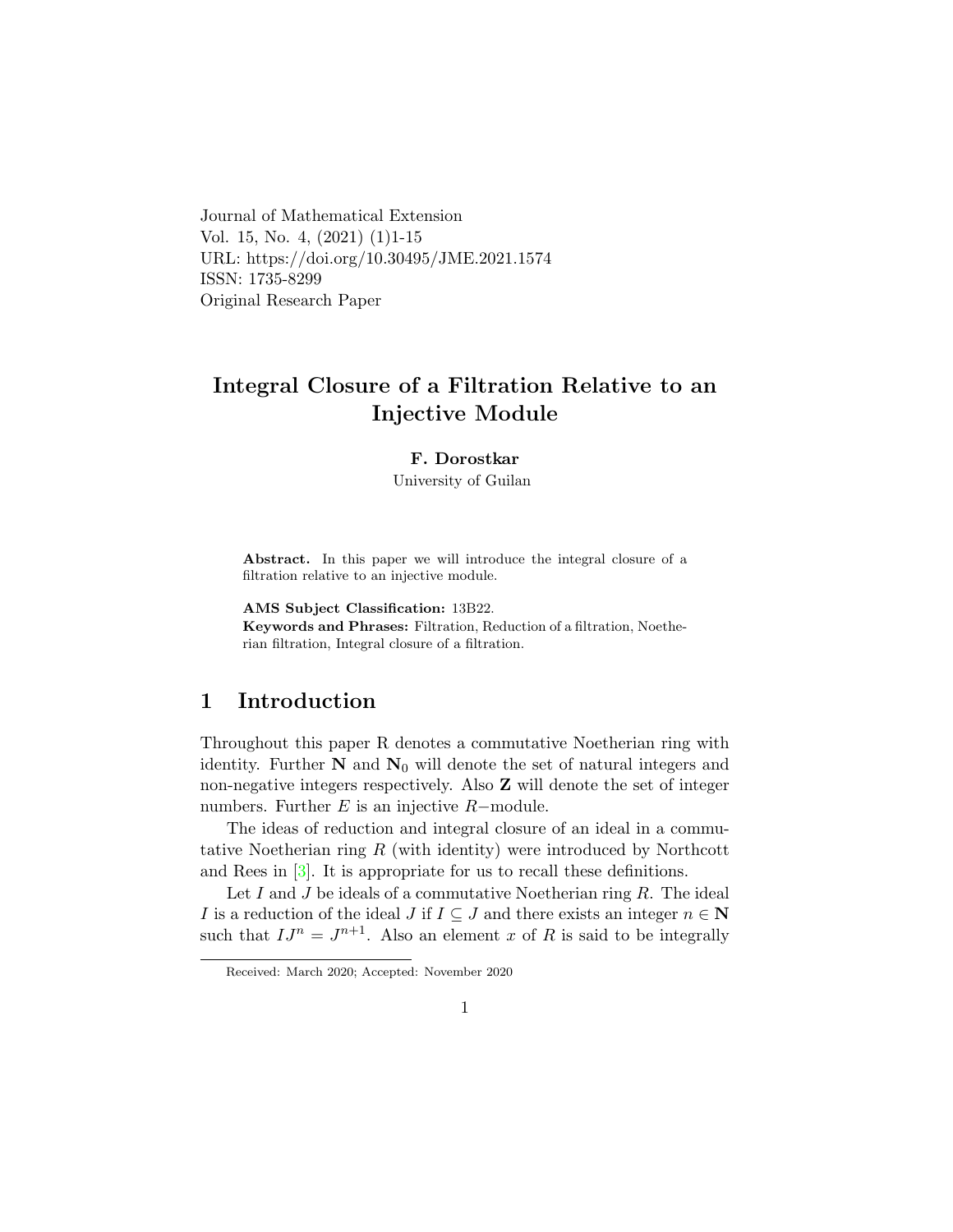dependent on I if there exist a positive integer n and elements  $c_k \in I^k$ ,  $k = 1, \ldots, n$ , such that

$$
x^{n} + c_{1}x^{n-1} + \cdots + c_{n-1}x + c_{n} = 0.
$$

We know from [\[3\]](#page-14-0),  $x \in R$  is integrally dependent on I if and only if I is a reduction of the ideal  $I + Rx$ . Further, we know that the set of all elements of  $R$  which are integrally dependent on  $I$  is an ideal of  $R$ . This ideal is called the integral closure of  $I$  and is denoted by  $I^-$ .

Now let E be an injective R–module. In [\[2\]](#page-13-0), H. Ansari Toroghy and R. Y. Sharp introduced integral closure of an ideal I of a commutative ring R relative to an injective R–module  $E$ .

Let I and J be ideals of R. The ideal I is said to be a reduction of the ideal J relative to E, if  $I \subseteq J$  and there exists an integer  $n \in \mathbb{N}$ such that  $(0:_{E} I J^{n}) = (0:_{E} J^{n+1})$ . Also an element x of R is said to be integrally dependent on I relative to an injective  $R$ -module E, if there exists a positive integer *n* such that

$$
(0:_{E} \sum_{i=1}^{n} x^{n-i} I^{i}) \subseteq (0:_{E} x^{n}).
$$

We know from [\[2\]](#page-13-0), an element x of R is integrally dependent on I relative to an injective  $R-$ module E, if and only if I is a reduction of the ideal  $I + Rx$  relative to E. Moreover in [\[2\]](#page-13-0), it is shown that the set of all elements of  $R$  which are integrally dependent on  $I$  relative to  $E$  is an ideal of R. This is denoted by  $I^{*(E)}$  and is called the integral closure of I relative to E.

Here, we give some definitions and notations which will be helpful for us in the rest of the paper.

A filtration  $\mathcal{F} = \{I_n\}_{n\geq 0}$  on R is a descending sequence of ideals  $I_n$  of R such that  $I_0 = R$  and  $I_n I_m \subseteq I_{n+m}$  for all  $n, m \in \mathbb{N}_0$ . Let  $\mathcal{F} = \{I_n\}_{n\geq 0}$  and  $\mathcal{G} = \{J_n\}_{n\geq 0}$  be two filtrations. We say  $\mathcal{F} \subseteq \mathcal{G}$  if  $I_n \subseteq J_n$  for every n. Also the filtration  $\{I_n J_n\}_{n\geq 0}$  is denoted by  $\mathcal{FG}$ .

The integral closure of a filtration  $\mathcal{F} = \{I_n\}_{n\geq 0}$  is defined in [\[4\]](#page-14-1). For every  $n \geq 0$ , let  $J_n$  be the set of all  $x \in R$  such that x satisfies an equation

$$
x^{k} + a_{1}x^{k-1} + \cdots + a_{k-1}x + a_{k} = 0
$$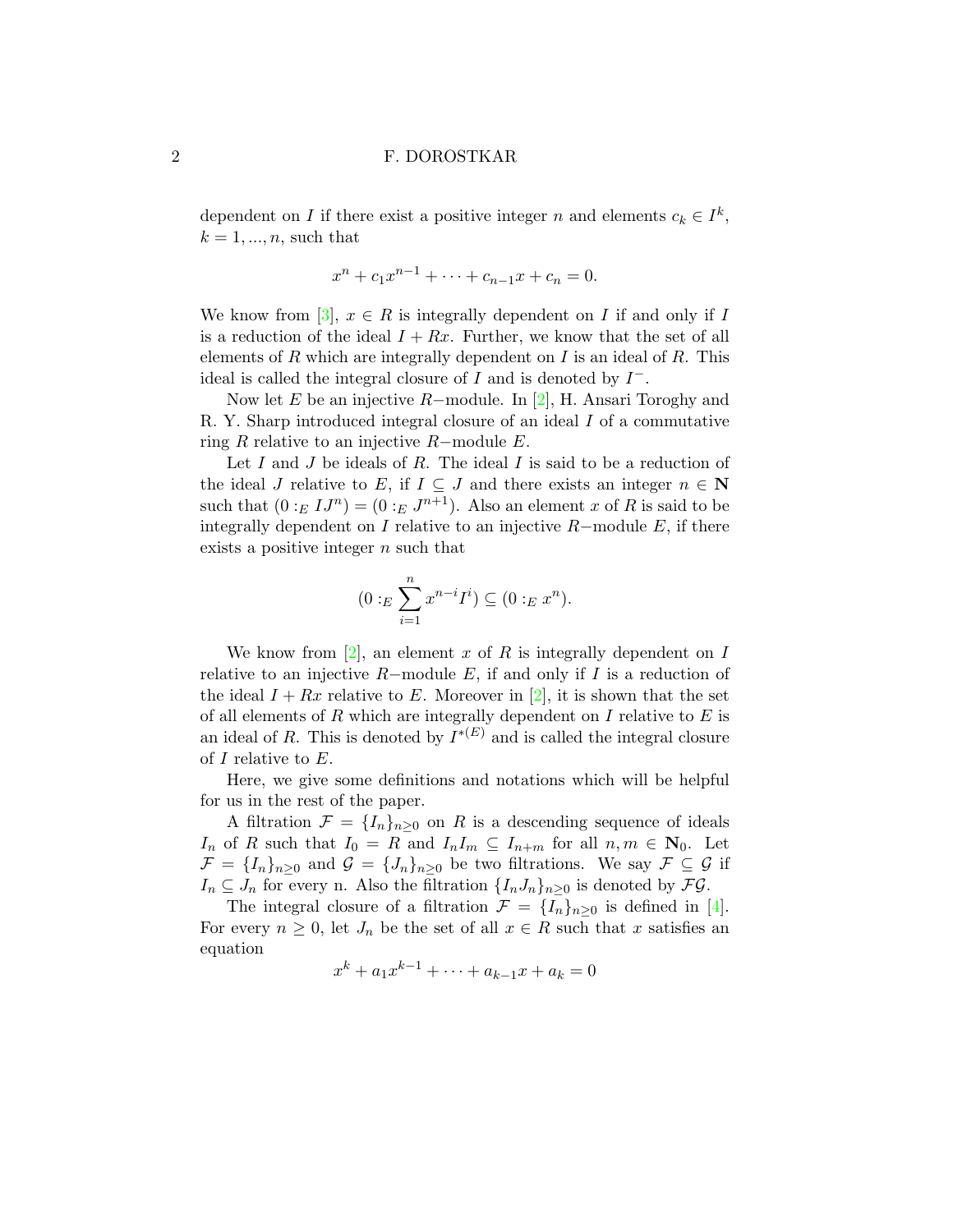for a positive integer k and  $a_i \in I_{ni}$ . Then  $\mathcal{F}^- = \{J_n\}_{n \geq 0}$  is a filtration such that  $\mathcal{F} \subseteq \mathcal{F}^-$ . The filtration  $\mathcal{F}^- = \{J_n\}_{n \geq 0}$  is called the integral closure of the filtration  $\mathcal{F} = \{I_n\}_{n>0}$ .

In this paper we will introduce the integral closure of a filtration relative to an injective module and study some related topics.

### 2 Auxiliary results

In this section we define the concepts of reduction and integral closure of a filtration relative to injective modules and prove some of their properties. We begin to remind some definitions.

**Definition 2.1.** (See [\[5,](#page-14-2) 2.1.3].) Let  $\mathcal{F} = \{I_n\}_{n\geq 0}$  and  $\mathcal{G} = \{J_n\}_{n\geq 0}$  be filtrations on R. F is said to be a reduction of G if  $\mathcal{F} \subseteq \mathcal{G}$  and there exists a positive integer d such that

$$
J_n = \sum_{i=0}^d I_{n-i} J_i \quad \text{for every } n \ge 1.
$$

Here, and throughout this paper,  $I_i = R$  if  $i \leq 0$ .

**Definition 2.2.** (See  $[5, 2.1.4]$  $[5, 2.1.4]$ .) Let R be a Noetherian ring. A filtration  $\mathcal{F} = \{I_n\}_{n\geq 0}$  on R is Noetherian in case there exists a positive integer d such that

$$
I_n = \sum_{i=0}^d I_{n-i} I_i \quad \text{for every } n \ge 1.
$$

**Definition 2.3.** Let  $\mathcal{F} = \{I_n\}_{n>0}$  and  $\mathcal{G} = \{J_n\}_{n>0}$  be filtrations on R. Then F is said to be a reduction of G relative to an injective R-module E if  $\mathcal{F} \subseteq \mathcal{G}$  and there exists a positive integer d such that

$$
(0:_{E} J_{n}) = (0:_{E} \sum_{i=0}^{d} I_{n-i} J_{i}) \quad for\ every\ n \ge 1.
$$

<span id="page-2-0"></span>**Remark 2.4.** Let  $\mathcal{F} = \{I_n\}_{n>0}$  and  $\mathcal{G} = \{J_n\}_{n>0}$  be filtrations on R. Let F be a reduction of G relative to an injective R-module E. Then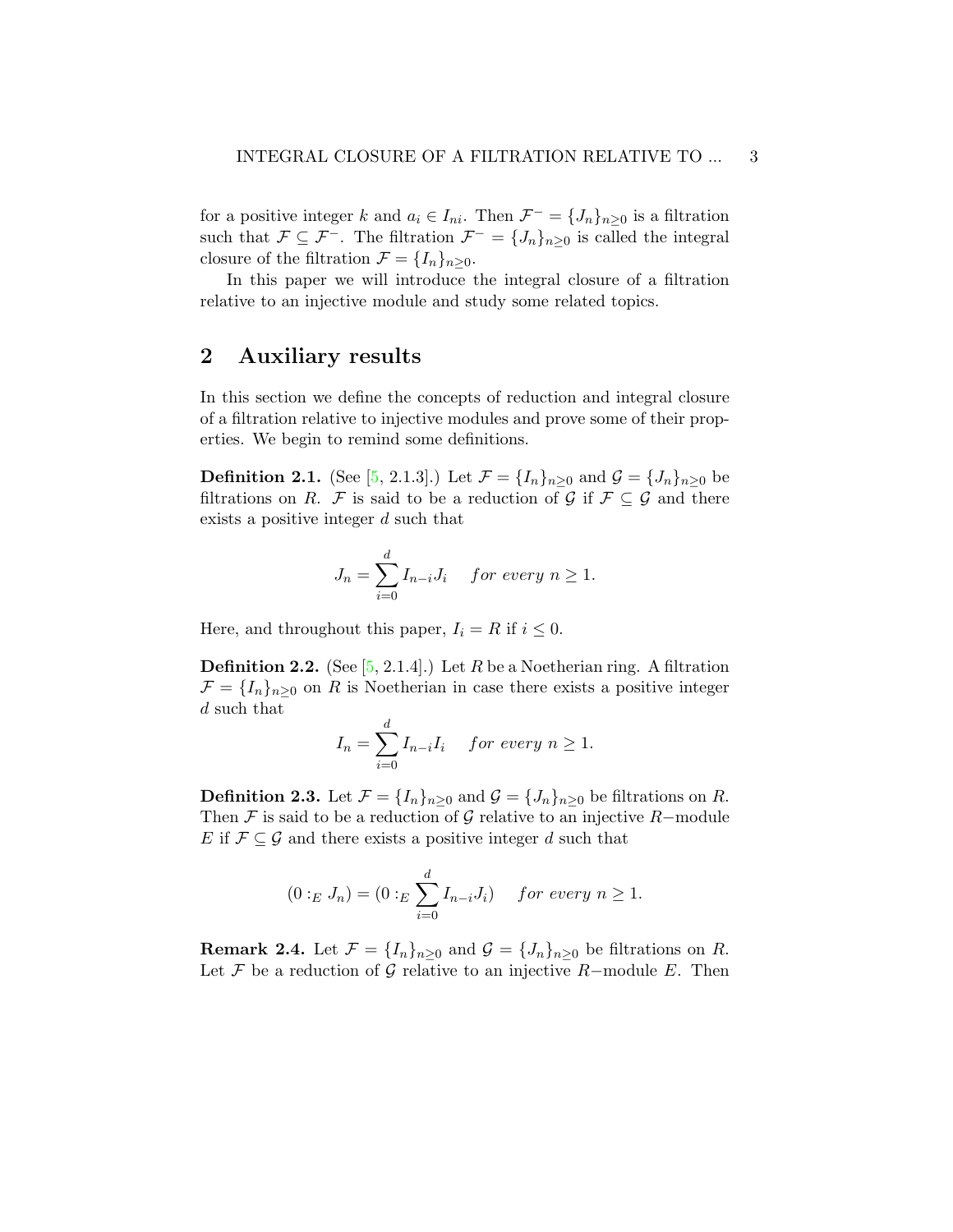there exists a positive integer d such that

$$
(0:_{E} J_{n}) = (0:_{E} \sum_{i=0}^{d} I_{n-i} J_{i}) \text{ for every } n \geq 1.
$$

Let  $d < d'$ . Since  $\frac{d'}{\sum}$  $i = d + 1$  $I_{n-i}J_i \subseteq J_n$ , we have

$$
(0:_{E} J_{n}) = (0:_{E} \sum_{i=0}^{d} I_{n-i} J_{i}) \cap (0:_{E} \sum_{i=d+1}^{d'} I_{n-i} J_{i}) = (0:_{E} \sum_{i=0}^{d'} I_{n-i} J_{i}).
$$

**Theorem 2.5.** (See [\[2,](#page-13-0) 1.3]). Let  $\mathcal{F} = \{I_n\}_{n\geq 0}, \mathcal{G} = \{J_n\}_{n\geq 0}, \mathcal{H} =$  ${H_n}_{n>0}$ , and  $\mathcal{K} = {K_n}_{n>0}$  be filtrations on R and let E be an injective  $R-modelle.$ 

- (a) If  $\mathcal{F} \subseteq \mathcal{G} \subseteq \mathcal{H}$  and  $\mathcal{F}$  is a reduction of  $\mathcal{H}$  relative to E then  $\mathcal{G}$  is a reduction of  $H$  relative to  $E$ .
- (b) If  $\mathcal F$  is a reduction of  $\mathcal G$  relative to  $E$  and  $\mathcal G$  is a reduction of  $\mathcal H$ relative to E then  $\mathcal F$  is a reduction of  $\mathcal H$  relative to E.
- (c) If  $\mathcal F$  is a reduction of  $\mathcal G$  relative to  $E$  and  $\mathcal H$  is a reduction of  $\mathcal K$ relative to E then  $\mathcal{FH}$  is a reduction of  $\mathcal{GK}$  relative to E.

**Proof.** (a) and (b) are clear.

(c) Since  $\mathcal F$  is a reduction of  $\mathcal G$  relative to E and H is a reduction of K relative to E then there are two positive integers  $d, d'$  such that for every  $n \geq 1$ ,

$$
(0:_{E} J_{n}) = (0:_{E} \sum_{i=0}^{d} I_{n-i} J_{i})
$$

and

$$
(0:_{E} K_{n}) = (0:_{E} \sum_{t=0}^{d'} H_{n-t} K_{t}).
$$

By Remark [2.4,](#page-2-0) we can assume  $d = d'$ . Then for every  $n \geq 1$ , we have

$$
(0:_{E} J_{n} K_{n}) = ((0:_{E} J_{n}):_{E} K_{n}) = ((0:_{E} \sum_{i=0}^{d} I_{n-i} J_{i}):_{E} K_{n})
$$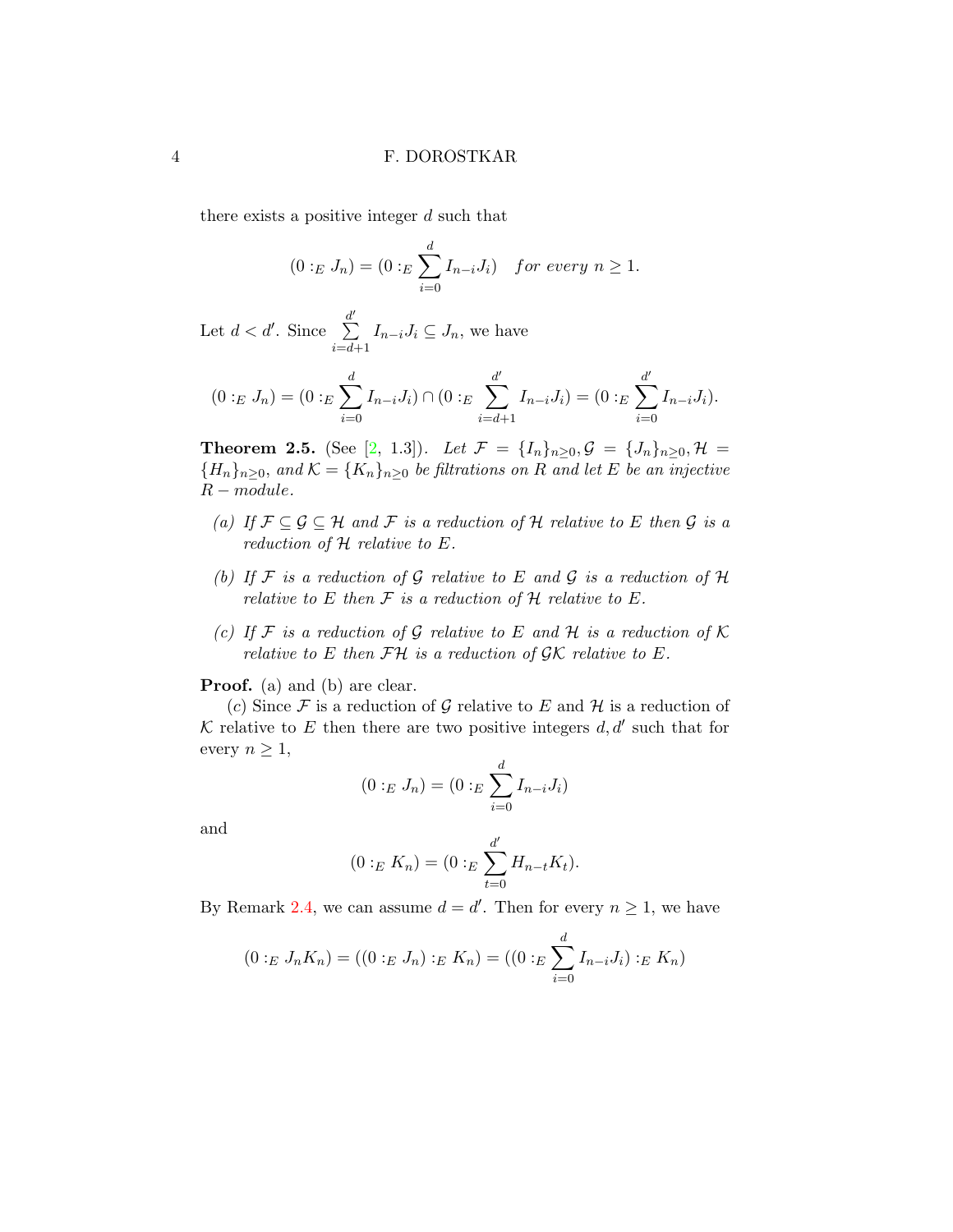$$
= ((0:_{E} K_{n}):_{E} \sum_{i=0}^{d} I_{n-i} J_{i})
$$

$$
= ((0:_{E} (\sum_{i=0}^{d} I_{n-i} J_{i}) (\sum_{t=0}^{d} H_{n-t} K_{t})).
$$

It is easy to see that  $\left(\sum_{i=1}^{d} a_i\right)^2$  $i=0$  $I_{n-i}J_i)(\sum^d$  $t=0$  $H_{n-t}K_t$ ) =  $\sum^d$  $i=0$  $I_{n-i}H_{n-i}J_iK_i$ . Thus we have

$$
(0:_{E} J_{n} K_{n}) = (0:_{E} \sum_{i=0}^{d} I_{n-i} H_{n-i} J_{i} K_{i}) \quad for \ every \ n \ge 1
$$

and so  $\mathcal{FH}$  is a reduction of  $\mathcal{GK}$  relative to E.  $\Box$ 

Now we mention a useful notation from  $[2]$ . Let I be an ideal of R. For a subset P of  $Spec(R)$ , the notation  $I(\mathcal{P})$  denotes (I if  $I = R$ ) and), if  $I$  is proper, the intersection of those primary terms in a minimal primary decomposition of I which are contained in at least one member of P. We know  $I(\mathcal{P}) = \bigcap$  $P \in \mathcal{P}$  $I(\{P\})$  we shall abbreviate  $I(\{P\})$  (for  $P \in Spec(R)$  by  $I(P)$ . Note that  $I(P)$  is just the contraction back to R of the extension of I to  $R_P$  under the natural ring homomorphism.

<span id="page-4-0"></span>**Remark 2.6.** (See [\[2,](#page-13-0) 1.6].) Let  $P \in Spec(R)$ , I and J be ideals of R. Let  $E = E(R/P)$ . Then the following statements are equivalent:

- (a)  $(0:_{E} I) \subseteq (0:_{E} J);$
- (b)  $IR_P \subset JR_P$ ;
- (c)  $I(P) \subseteq J(P)$ .

Let  $\mathcal{F} = \{I_n\}_{n\geq 0}$  be a filtration on R. For every prime ideal P of R,  ${I_n R_P}_{n>0}$  is a filtration on  $R_P$ . We will denote this filtration on  $R_P$ by  $\mathcal{F}_P$ .

<span id="page-4-1"></span>**Lemma 2.7.** Let  $\mathcal{F} = \{I_n\}_{n>0}$  be a Noetherian filtration on R. Then for every prime ideal  $P$  of  $R$ ,

$$
(\mathcal{F}_P)^{-} = (\mathcal{F}^{-})_P.
$$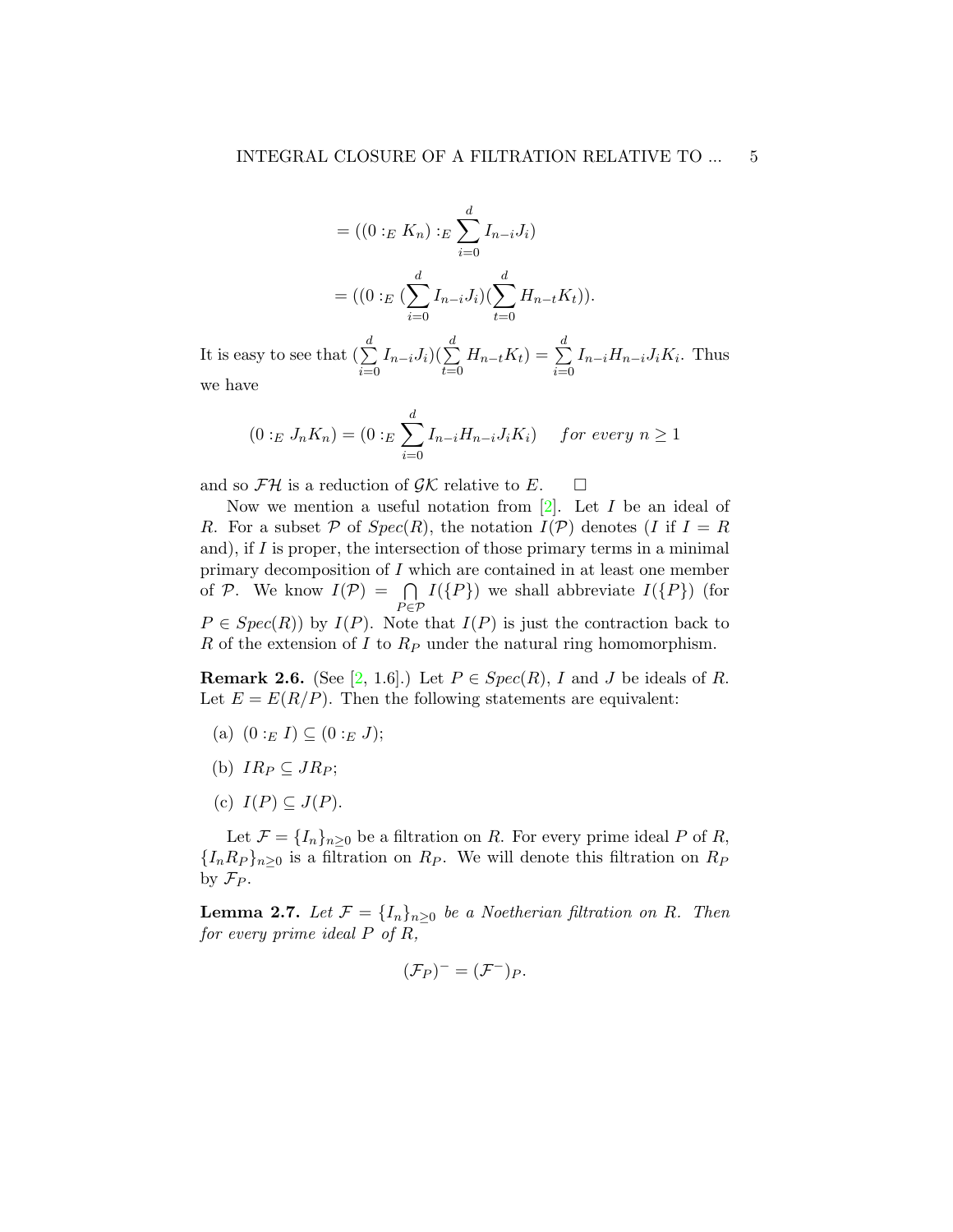**Proof.** Let  $\mathcal{F}^- = \{U_n\}_{n\geq 0}$  and  $(\mathcal{F}_P)^- = \{H_n\}_{n\geq 0}$  where  $\mathcal{F}^-$  and  $(\mathcal{F}^-)_P$ are filtrations on R and  $R_P$  respectively. Let  $\frac{x}{1} \in U_n R_P$ . Then there exist  $u \in U_n$  and  $t \in R \setminus P$  such that  $\frac{x}{1} = \frac{u}{t}$  $\frac{u}{t}$ . Thus there exists  $s \in R \setminus P$ such that  $su = stx$ . Since  $u \in U_n$  we have  $u^k \in \sum_{n=1}^k u^n$  $\frac{i=1}{i}$  $u^{k-i}I_{ni}$  and so  $(su)^k \in \sum^k$  $i=1$  $(su)^{k-i}I_{ni}$  for a positive integer k. But  $su = stx$  implies that  $\left(\frac{stx}{1}\right)$  $(\frac{tx}{1})^k \in \sum^k$  $i=1$  $\left(\frac{stx}{1}\right)$  $(\frac{tx}{1})^{k-i}I_{ni}R_P$ . Now by Remark [2.6](#page-4-0) and  $\sum_{i=1}^k$  $i=1$  $(stx)^{k-i}I_{ni}$  ⊆  $\sum_{i=1}^{k}$  $i=1$  $x^{k-i}I_{ni}$ , we have  $(0:_{E(R/P)} \sum$ k  $i=1$  $x^{k-i}I_{ni})\subseteq (0:_{E(R/P)}\sum$ k  $i=1$  $(stx)^{k-i}I_{ni}) \subseteq (0:_{E(R/P)} (stx)^{k}).$ 

Now since  $s, t \in R \setminus P$  we can see that

$$
(0:_{E(R/P)} \sum_{i=1}^{k} x^{k-i} I_{ni}) \subseteq (0:_{E(R/P)} x^{k}).
$$

So by Remark [2.6,](#page-4-0)  $(\frac{x}{1})^k \in \sum_{n=1}^k$  $i=1$  $\left(\frac{x}{1}\right)$  $(\frac{x}{1})^{k-i} I_{ni} R_P$ . In other words  $\frac{x}{1} \in H_n$  and so  $(\mathcal{F}^{-})_{P} \subseteq (\mathcal{F}_{P})^{-}$ .

Conversely, let  $\frac{x}{1} \in H_n$ . Then  $(\frac{x}{1})^k \in \sum_{i=1}^k$  $i=1$  $\left(\frac{x}{1}\right)$  $(\frac{x}{1})^{k-i} I_{ni} R_P$  for a positive integer k. Then there are  $a_1 \in I_{n1}, \ldots, a_k \in I_{nk}$  and  $s_1, \ldots, s_k \in R \setminus P$ such that

$$
(\frac{x}{1})^k + \frac{a_1}{s_1}(\frac{x}{1})^{k-1} + \dots + \frac{a_{k-1}}{s_{k-1}}(\frac{x}{1})^1 + \frac{a_k}{s_k} = 0.
$$

Let  $s = s_1 \dots s_k$ . Then there exists  $t \in R \setminus P$  such that

$$
(tsx)^k \in \sum_{i=1}^k (tsx)^{k-i} I_{ni}.
$$

This shows  $tsx \in U_n$ . But  $\frac{x}{1} = \frac{tsx}{ts} \in U_n R_P$  and so  $(\mathcal{F}_P)^- \subseteq (\mathcal{F}^-)_P$  and this completes the proof.  $\Box$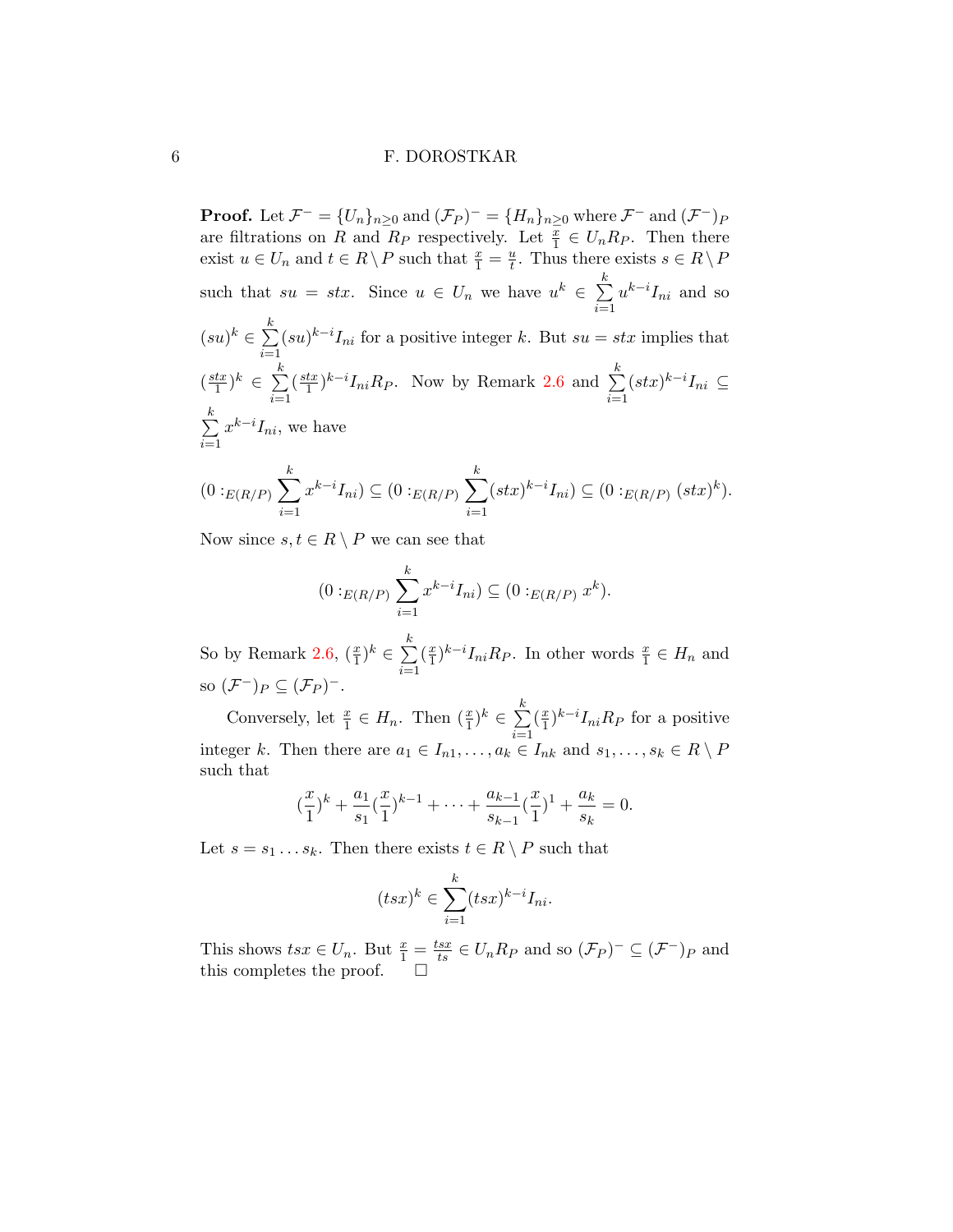By well-known work of Matlis and Gabriel, We know for every injective R–module E, there is a family  $\{P_\lambda : \lambda \in \Lambda\}$  of prime ideals of R such that  $E = \bigoplus E(R/P_\lambda)$  (we use E(L) to denote the injective λ∈Λ envelope of an R-module L). Further we know the set  $\{P_\lambda : \lambda \in \Lambda\}$ is the set of all associated prime ideals of R which is denoted by  $Ass_R(E)$ .

<span id="page-6-0"></span>**Remark 2.8.** Let  $E = \bigoplus$ λ∈Λ  $E(R/P<sub>\lambda</sub>)$  be an injective R-module. Let  $\mathcal{F} = \{I_n\}_{n\geq 0}$  be a filtration on R. Let  $U_n$  be the set of all  $x \in R$  such that

$$
(0:_{E} \sum_{i=1}^{k} x^{k-i} I_{ni}) \subseteq (0:_{E} x^{k})
$$

for a positive integer k. Since R is a Noetherian ring,  $Ass_R(E)$  is a finite set. We know

$$
(0:_{E} \sum_{i=1}^{k} x^{k-i} I_{ni}) \subseteq (0:_{E} x^{k})
$$

for the positive integer k if and only if for every  $P \in Ass_R(E)$ ,

$$
(0:_{E(R/P)} \sum_{i=1}^{k} x^{k-i} I_{ni}) \subseteq (0:_{E(R/P)} x^{k}).
$$

But by Remark [2.6,](#page-4-0) for every  $P \in Ass_R(E)$ ,

$$
(0:_{E(R/P)} \sum_{i=1}^{k} x^{k-i} I_{ni}) \subseteq (0:_{E(R/P)} x^{k})
$$

for the positive integer  $k$  if and only if

$$
(\frac{x}{1})^k\in \sum_{i=1}^k(\frac{x}{1})^{k-i}I_{ni}R_P.
$$

By Lemma [2.7,](#page-4-1) we have  $(\mathcal{F}_P)^{-} = (\mathcal{F}^{-})_P$ . Let  $\mathcal{F}^{-} = \{J_n\}_{n \geq 0}$ . Then we see  $x \in U_n$  if and only if  $\frac{x}{1} \in J_n R_P$  for every  $P \in Ass_R(\overline{E})$ . Since  $(\mathcal{F}_P)^{-} = \{J_n R_p\}_{n \geq 0}$  is a filtration of ideals on  $R_P$ , it is easy to see that  ${U_n}_{n\geq 0}$  is a filtration of ideals on R.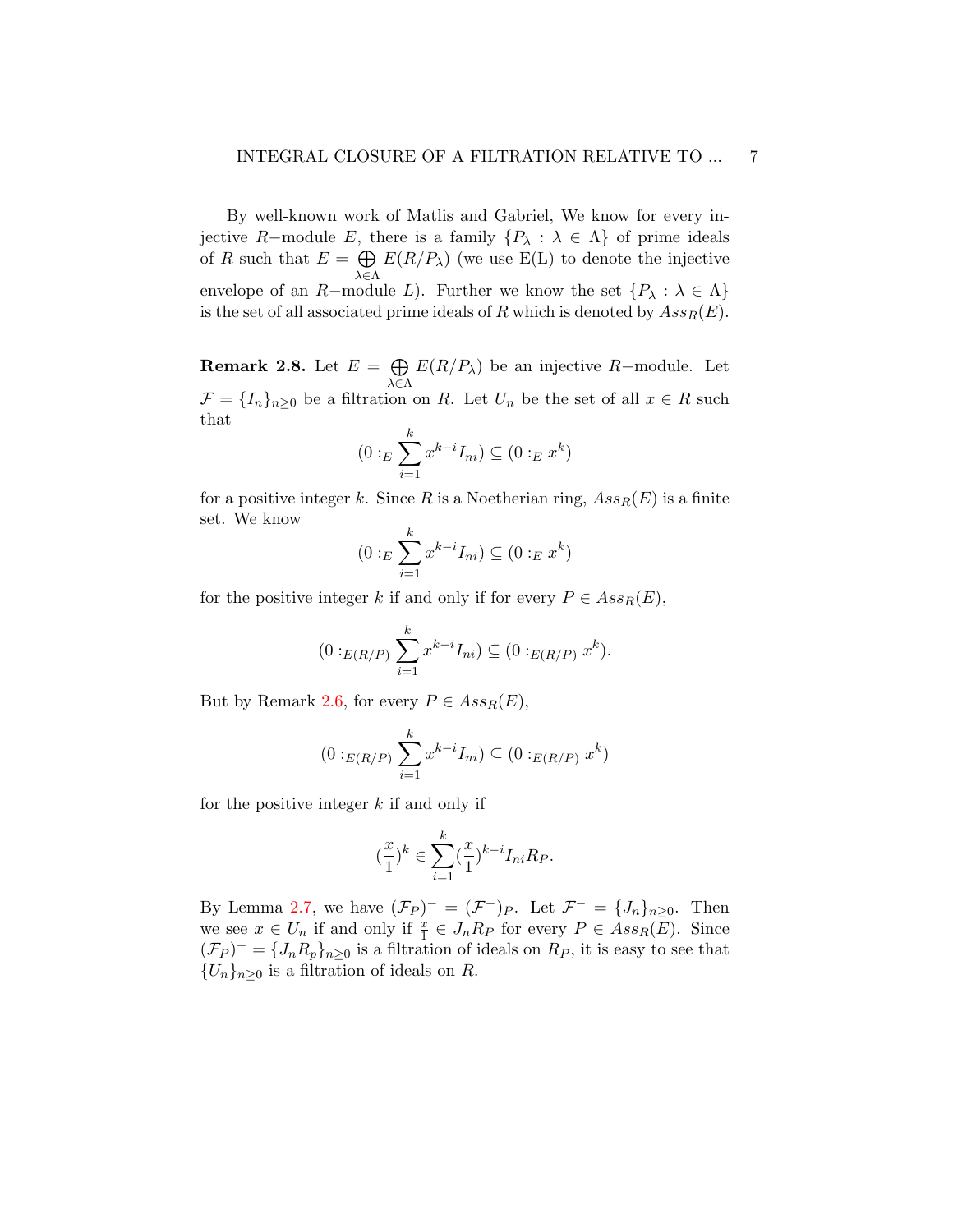**Definition 2.9.** Let  $\mathcal{F} = \{I_n\}_{n\geq 0}$  be a filtration on R and let E be an injective  $R$  – module. For every  $n \geq 0$ , we assume that  $U_n$  contains all  $x \in R$  such that

$$
(0:_{E} \sum_{i=1}^{k} x^{k-i} I_{ni}) \subseteq (0:_{E} x^{k})
$$

for a positive integer k. By Remark [2.8,](#page-6-0) we know  $\{U_n\}_{n\geq 0}$  is a filtration on R. This filtration is denoted by  $\mathcal{F}^{*(E)}$  and is called the integral closure of a filtration  $\mathcal{F} = \{I_n\}_{n\geq 0}$  relative to an injective R-module E. By Remark [2.8,](#page-6-0) we can see  $(\mathcal{F}^{*(E)})_P = (\mathcal{F}^-)_P$  for every  $P \in Ass_R(E)$ .

For example, let  $I$  be an ideal of  $R$  and  $E$  be an injective  $R-$  module. For  $\mathcal{F} = \{I^n\}_{n\geq 0}$  we have  $\mathcal{F}^{*(E)} = \{(I^n)^{*(E)}\}_{n\geq 0}$  (please note, if I and J are two ideals of R and E is an injective R-module then we have  $I^{*(E)}J^{*(E)} \subseteq (IJ)^{*(E)}$ ).

**Theorem 2.10.** Let  $\mathcal{F} = \{I_n\}_{n>0}$  be a filtration on R and let E be an injective R – module. Let  $\mathcal{F}^{*(E)} = \{U_n\}_{n \geq 0}$ . Further for a non negative integer n and  $x \in R$ , let  $L_k = Rx^k + x^{k-1}I_{n1} + x^{k-2}I_{n2} + \cdots + xI_{n(k-1)} +$  $I_{nk}$  and  $H_k = I_{nk}$ . Then  $x \in U_n$  if and only if the filtration  $\{H_k\}_{k\geq 0}$  is a reduction of filtration  ${L_k}_{k>0}$  relative to E.

**Proof.** ( $\Rightarrow$ ) Let  $x \in U_n$ . Then there exists a positive integer k such that

$$
(0:_{E} \sum_{i=1}^{k} x^{k-i} I_{ni}) \subseteq (0:_{E} x^{k}).
$$

Since  $x^{k-i}I_{ni} \subseteq H_{k-(k-i)}L_{k-i}$  for every  $1 \leq i \leq k$ ,

$$
(0:_{E} \sum_{i=0}^{k} H_{k-i} L_{i}) = (0:_{E} \sum_{i=0}^{k} H_{k-(k-i)} L_{k-i}) \subseteq (0:_{E} \sum_{i=1}^{k} x^{k-i} I_{ni}).
$$

But  $(0:_{E}\sum^{k}%$  $i=1$  $x^{k-i}I_{ni}) \subseteq (0:_{E} x^{k})$  and so

$$
(0:_{E} \sum_{i=0}^{k} H_{k-i} L_{i}) \subseteq (0:_{E} \sum_{i=0}^{k} x^{k-i} I_{ni})) = (0:_{E} L_{k}).
$$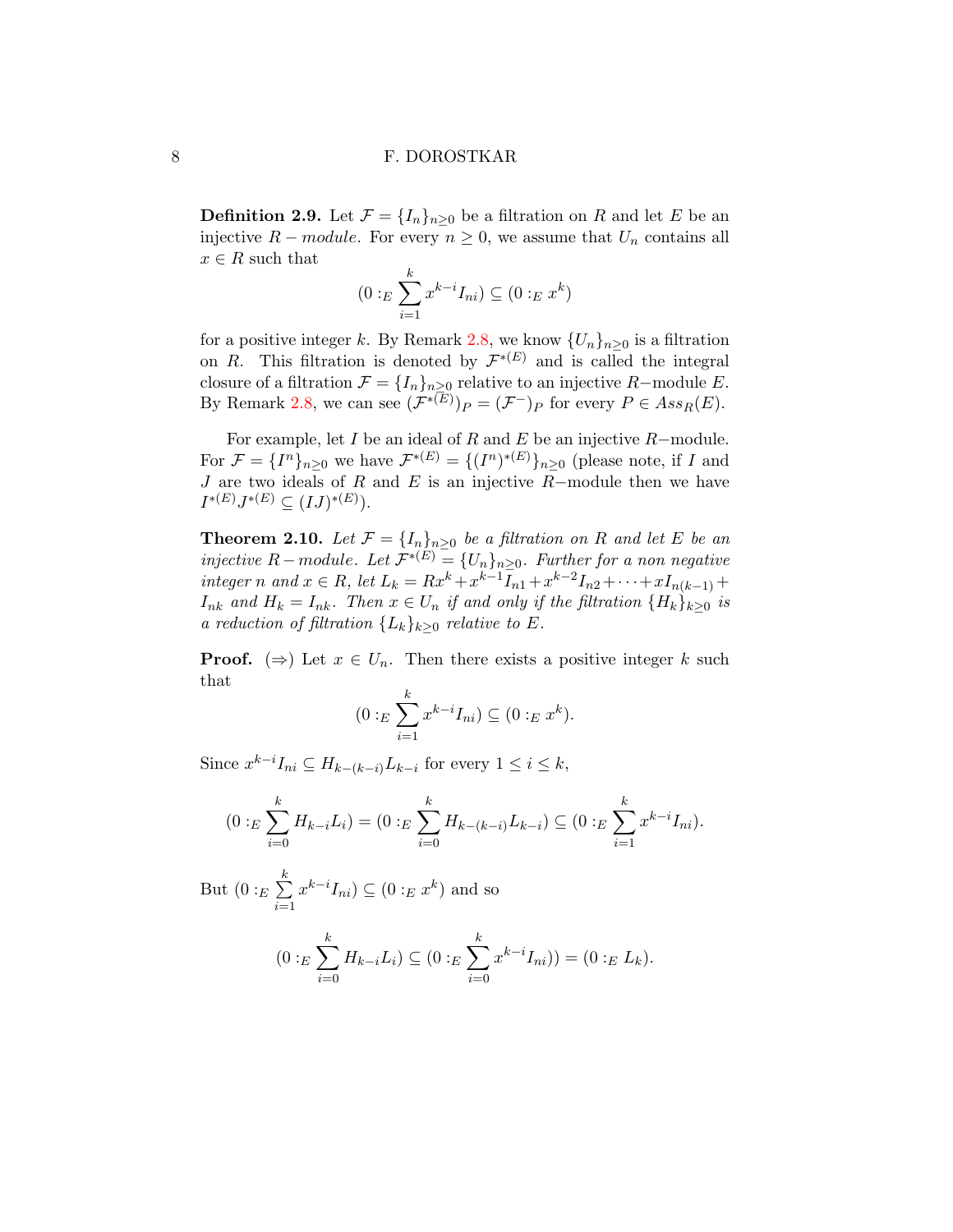Also we know  $\sum_{k=1}^{k}$  $i=0$  $H_{k-i}L_i \subseteq L_k$ . Then

$$
(0:_{E} L_{k}) = (0:_{E} \sum_{i=0}^{k} H_{k-i} L_{i}).
$$

Now, we will show that

$$
(0:_{E} L_{t}) = (0:_{E} \sum_{i=0}^{k} H_{t-i} L_{i}) \quad for\ every\ t \geq 1.
$$

First let  $t < k$ . Since  $t < k$ ,

$$
(0:_{E} \sum_{i=0}^{k} H_{t-i} L_{i}) \subseteq (0:_{E} H_{0} L_{t}) = (0:_{E} L_{t}).
$$

Also we know  $\sum_{k=1}^{k}$  $i=0$  $H_{t-i}L_i \subseteq L_t$ . Thus we have

$$
(0:_{E} L_{t}) = (0:_{E} \sum_{i=0}^{k} H_{t-i} L_{i}) \quad for\ every\ t < k.
$$

Now let  $t > k$ . This is clear that  $\sum_{k=1}^{k}$  $i=0$  $H_{t-i}L_i = \sum^k$  $i=0$  $x^{i}I_{n(t-i)}$  and so

$$
(0:_{E} \sum_{i=0}^{k} H_{t-i} L_i) = (0:_{E} \sum_{i=0}^{k} x^{i} I_{n(t-i)}).
$$

Since  $(0:_{E}\sum_{k=1}^{k}$  $i=1$  $x^{k-i}I_{ni}) \subseteq (0:_{E} x^{k}),$  we can see that

$$
(0:_{E} \sum_{i=1}^{k} x^{k-i} I_{n(r+i)}) \subseteq (0:_{E} x^{k+r}).
$$

But by

$$
(0:_{E} x^{k+r} I_{n(t-(k+r))}) \supseteq (0:_{E} \sum_{i=1}^{k} x^{k-i} I_{n(r+i)} I_{n(t-(k+r))})
$$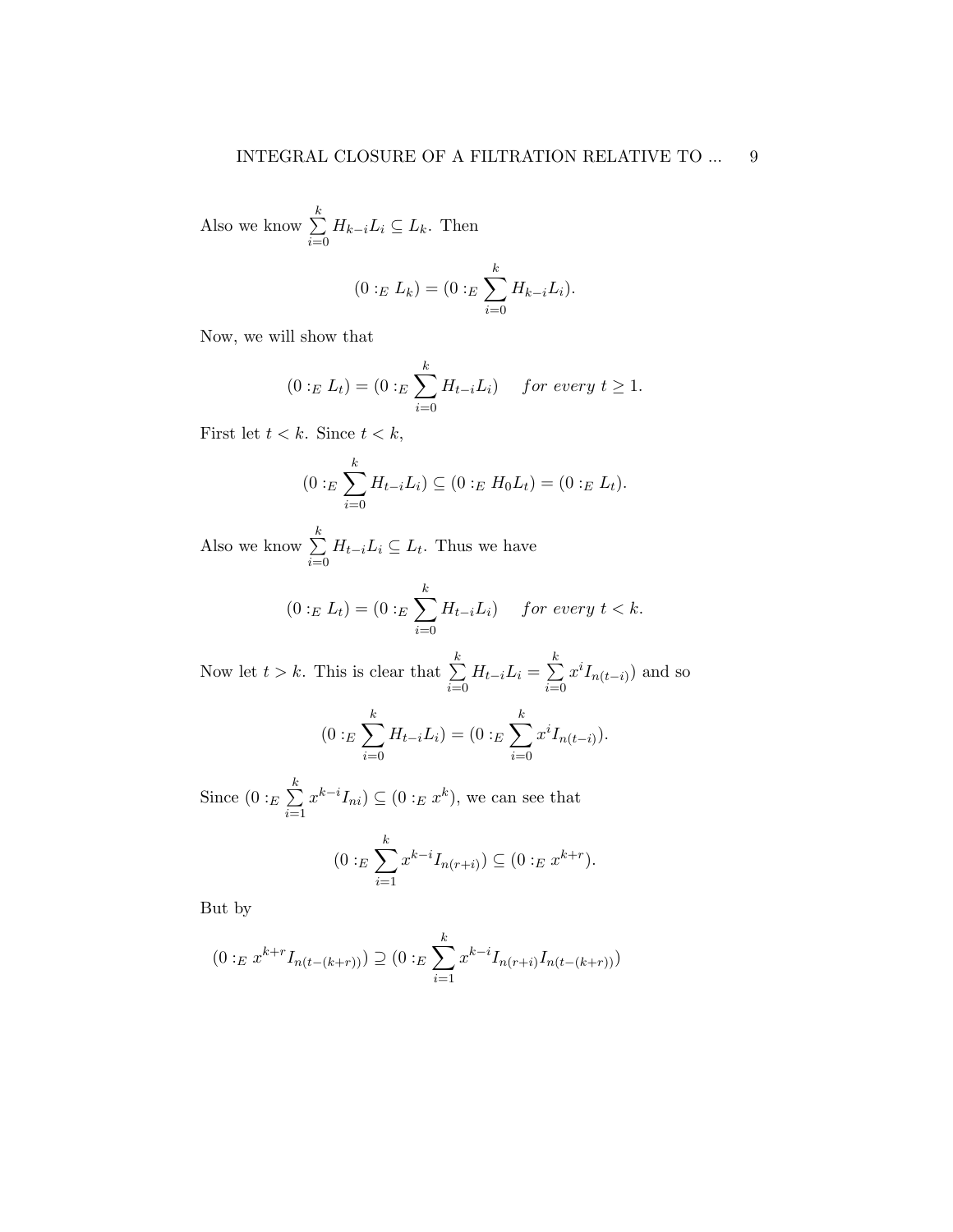$$
\supseteq (0:_{E} \sum_{i=1}^{k} x^{k-i} I_{n(t-k+i)}) \supseteq (0:_{E} \sum_{i=0}^{k} x^{i} I_{n(t-i)})
$$

we have

$$
(0:_{E} L_{t}) = (0:_{E} \sum_{i=k+1}^{t} x^{i} I_{n(t-i)})) \cap (0:_{E} \sum_{i=0}^{k} x^{i} I_{n(t-i)})
$$

$$
= (0:_{E} \sum_{i=0}^{k} x^{i} I_{n(t-i)}) = (0:_{E} \sum_{i=0}^{k} H_{t-i} L_{i})).
$$

Then

$$
(0:_{E} L_{t}) = (0:_{E} \sum_{i=0}^{k} H_{t-i} L_{i}) \quad for\ every\ t \geq 1.
$$

(←) Let  ${H_k}_{k≥0}$  be a reduction of filtration  ${L_k}_{k≥0}$  relative to M. Then there exists a positive integer  $d$  such that

$$
(0:_{E} L_{k}) = (0:_{E} \sum_{i=0}^{d} H_{k-i} L_{i}) \quad for every k \ge 1.
$$

Particularly, we have  $(0 :_{E} L_{d+1}) = (0 :_{E} \sum_{i=1}^{d}$  $i=0$  $H_{d+1-i}L_i$ ). But by  $\sum_{i=1}^{d}$  $i=0$  $H_{d+1-i}L_i = \sum^d$  $i=0$  $x^{i}I_{n(d+1-i)} \subseteq \sum_{i=1}^{d}$  $i=0$  $x^{i}I_{n(d-i)}$  we have  $(0:_{E} x^{d+1}) \supseteq (0:_{E} L_{d+1}) = (0:_{E} \sum)$ d  $i=0$  $H_{d+1-i}L_i)\supseteq (0:_{E}\sum)$ d  $i=0$  $x^{i}I_{n(d-i)}$ ).

Hence  $x \in U_n$ .  $\Box$ 

The following theorem shows that  $\mathcal{F} \to \mathcal{F}^{*(E)}$ , is a semi-prime operation.

**Theorem 2.11.** (See [\[4,](#page-14-1) 2.4].) Let  $\mathcal{F} = \{I_n\}_{n \geq 0}$  and  $\mathcal{G} = \{J_n\}_{n \geq 0}$  be filtrations on R. Then for every injective  $R$ -module E, we have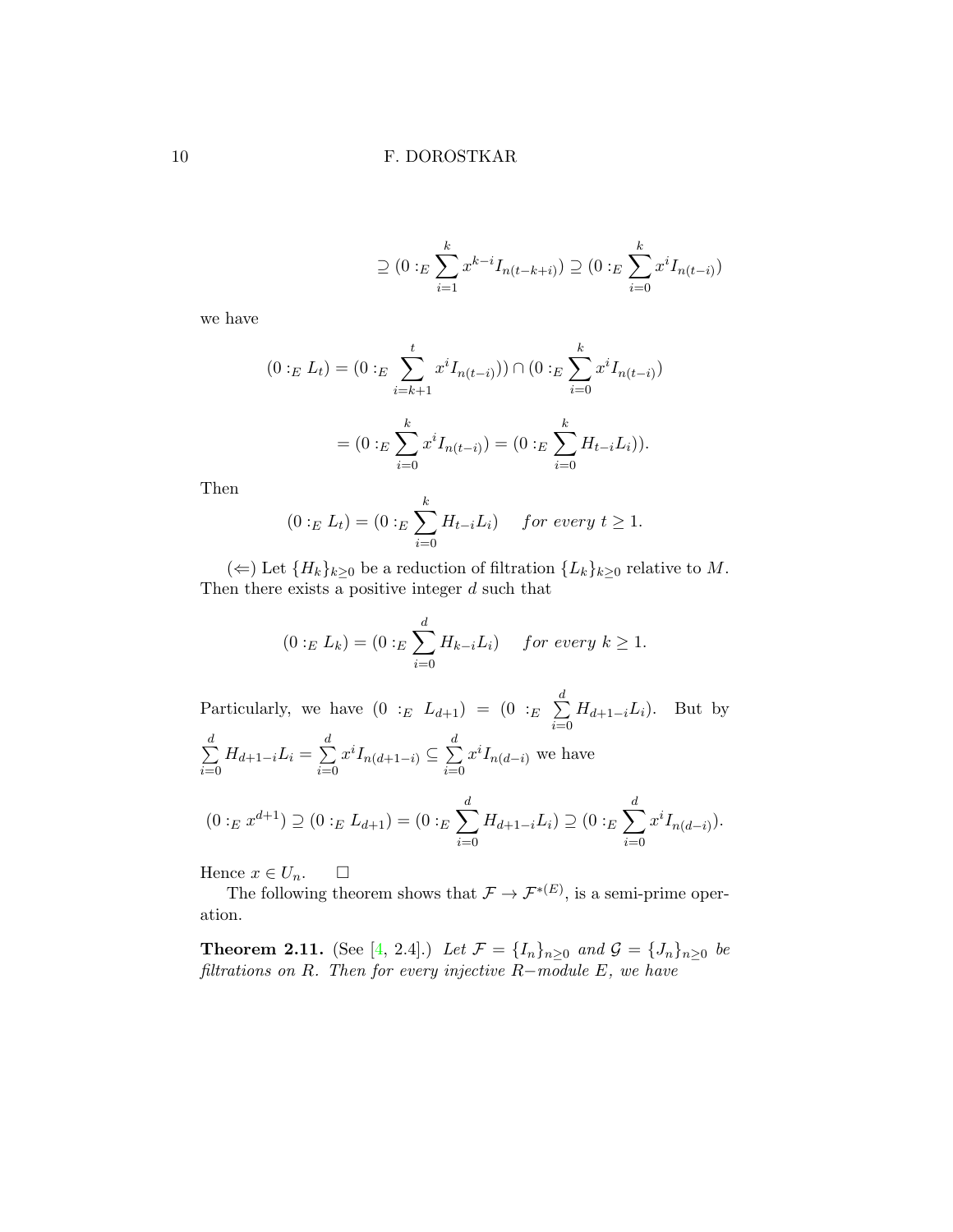(a)  $\mathcal{F} \subseteq \mathcal{F}^{*(E)}$ ; (b) if  $\mathcal{F} \subseteq \mathcal{G}$  then  $\mathcal{F}^{*(E)} \subseteq \mathcal{G}^{*(E)}$ ;  $(c)$   $(\mathcal{F}^{*(E)})^{*(E)} = \mathcal{F}^{*(E)};$ (d)  $\mathcal{F}^{*(E)}\mathcal{G}^{*(E)} \subseteq (\mathcal{F}\mathcal{G})^{*(E)}$ .

**Proof.** (a) and (b) are clear.

(c) By (a) and (b), we have  $\mathcal{F}^{*(E)} \subseteq (\mathcal{F}^{*(E)})^{*(E)}$ . Let  $\mathcal{F} = \{I_n\}_{n \geq 0}$ ,  $\mathcal{F}^{*(E)} = \{U_n\}_{n\geq 0}, \ \mathcal{F}^- = \{J_n\}_{n\geq 0} \ \text{and} \ (\mathcal{F}^{*(E)})^{*(E)} = \{K_n\}_{n\geq 0}. \ \ \text{Let}$  $x \in K_n$ . By Lemma [2.7](#page-4-1) and Remark [2.8,](#page-6-0) we have

$$
((\mathcal{F}^{*(E)})^{*(E)})_P = ((\mathcal{F}^{*(E)})^-)_P = ((\mathcal{F}^{*(E)})_P)^-
$$

$$
= ((\mathcal{F}^-)_P)^- = ((\mathcal{F}^-)^-)_P
$$

for every  $P \in Ass_R(E)$ . Also we know from [\[4,](#page-14-1) 2.4.3],  $(\mathcal{F}^-)^- = \mathcal{F}^-$ . Thus there are  $a \in J_n$  and  $s \in R \setminus P$  such that  $\frac{x}{1} = \frac{a}{s}$  $\frac{a}{s}$ . Hence  $tsx = ta$ for  $t \in R \setminus P$ . Since  $tsx = ta \in J_n$ , there exists a positive integer k such that  $(tsx)^k \in \sum_{k=1}^k$  $i=1$  $(tsx)^{k-i}I_{ni}$ . Now since  $ts \in R \setminus P$ , it is easy to see that

$$
(0:_{E(R/P)} \sum_{i=1}^{k} x^{k-i} I_{ni}) \subseteq (0:_{E(R/P)} x^{k})
$$

for every  $P \in Ass_R(E)$ . Then  $x \in U_n$  and so  $(\mathcal{F}^{*(E)})^{*(E)} \subseteq \mathcal{F}^{*(E)}$ . This follows (c).

(d) Let  $\mathcal{F}^{*(E)} = \{U_n\}_{n\geq 0}$  and  $\mathcal{G}^{*(E)} = \{V_n\}_{n\geq 0}$ . Let  $x \in U_n$  and  $y \in V_n$ . Further let  $P \in Ass_R(E)$ . We have

$$
(\mathcal{F}^{*(E)})_P(\mathcal{G}^{*(E)})_P = (\mathcal{F}^-)_P(\mathcal{G}^-)_P = (\mathcal{F}^- \mathcal{G}^-)_P.
$$

But by [\[4,](#page-14-1) 2.4.4], we know  $\mathcal{F}^{-}\mathcal{G}^{-} \subseteq (\mathcal{F}\mathcal{G})^{-}$ . This shows if  $(\mathcal{F}\mathcal{G})^{-} =$  ${H_n}_{n\geq 0}$  then  $\frac{x}{1}$  $\overline{y}$  $\frac{y}{1} \in H_n R_P$ . Thus there are  $a \in H_n$  and  $s, t \in R \setminus P$ such that  $t s x y = t a$ . Since  $t a \in H_n$ , there is a positive integer k such that  $(stxy)^k \in \sum^k$  $i=1$  $(t sxy)^{k-i} I_{ni} J_{ni}.$  This implies that

$$
(0:_{E(R/P)} \sum_{i=1}^{k} (xy)^{k-i} I_{ni} J_{ni}) \subseteq (0:_{E(R/P)} \sum_{i=1}^{k} (tsxy)^{k-i} I_{ni} J_{ni})
$$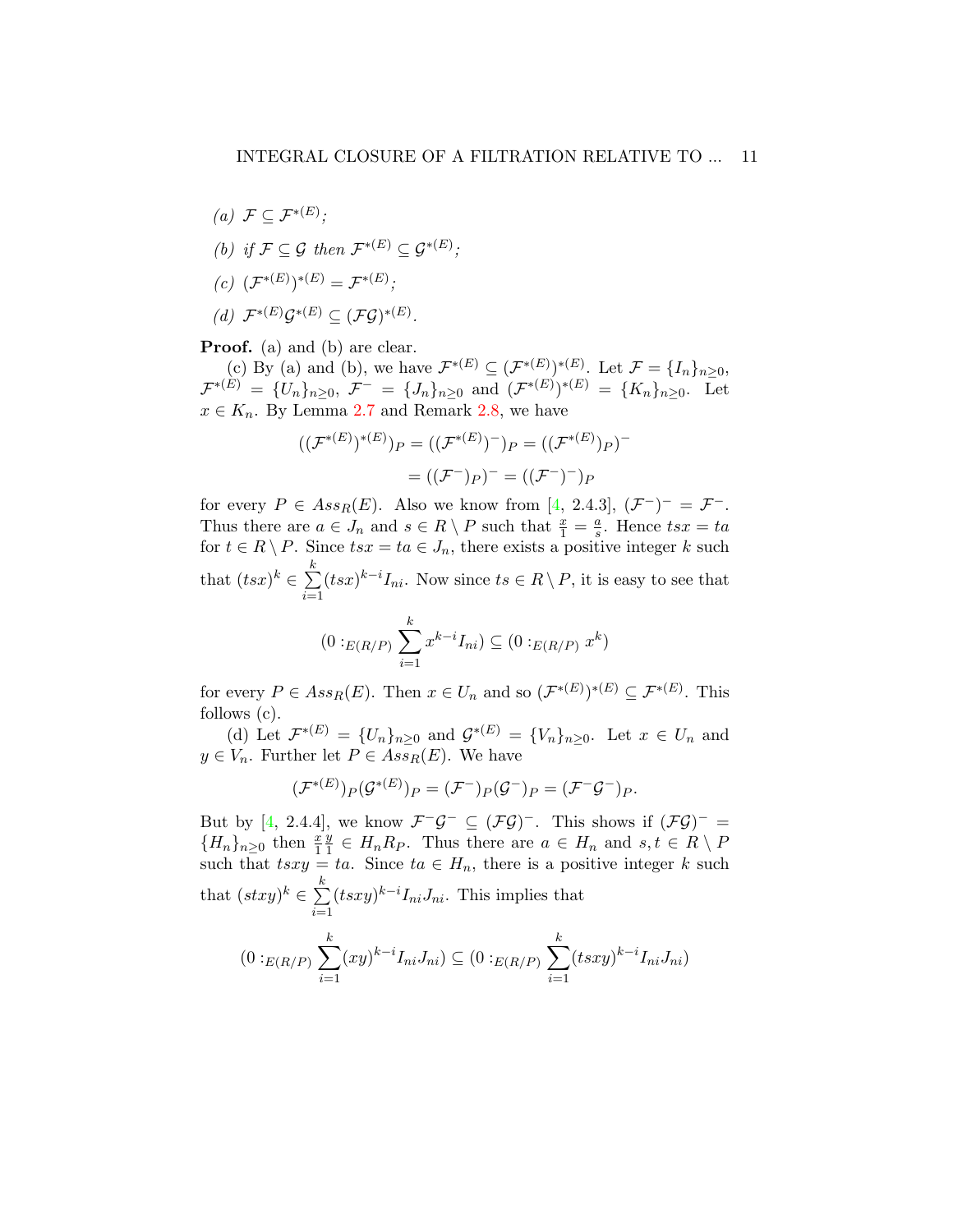$$
\subseteq (0:_{E(R/P)} (tsxy)^k).
$$

Since  $s, t \in R \setminus P$ , for every  $P \in Ass_R(E)$  we have

$$
(0:_{E(R/P)} \sum_{i=1}^{k} (xy)^{k-i} I_{ni} J_{ni}) \subseteq (0:_{E(R/P)} (xy)^{k}).
$$

Then  $(0 :_E \sum^k)$  $i=1$  $(xy)^{k-i}I_{ni}J_{ni}$   $\subseteq$   $(0:_{E}(xy)^{k})$  and so if  $(\mathcal{FG})^{*(E)}$  =  ${W_n}_{n>0}$  then  $xy \in W_n$ .

## 3 Main results

Let I be an ideal of R and E be an injective R-module. In [\[2\]](#page-13-0), it is shown that  $I^{*(E)} = I^-(Ass_R(E))$ . In this section we will prove a similar theorem for the integral closure of a filtration  $\mathcal F$  relative to an injective R−module E. First we introduce the following notation.

Let  $\mathcal{F} = \{I_n\}_{n\geq 0}$  be a filtration on R and let P be a subset of  $Spec(R)$ . For every  $P \in \mathcal{P}$ , we have

$$
I_n(\mathcal{P})I_m(\mathcal{P}) \subseteq I_n(P)I_m(P) = (I_nR_P)^c(I_mR_P)^c \subseteq (I_nI_mR_P)^c
$$
  

$$
\subseteq (I_{n+m}R_P)^c = I_{n+m}(P).
$$

Then

$$
I_n(\mathcal{P})I_m(\mathcal{P}) \subseteq \bigcap_{P \in \mathcal{P}} I_{n+m}(P) = I_{n+m}(\mathcal{P}).
$$

This shows that  $\{I_n(\mathcal{P})\}_{n\geq 0}$  is a filtration on R. We denote this filtration by  $\mathcal{F}(\mathcal{P})$ .

Now we are ready to prove the main proposition of this section.

<span id="page-11-0"></span>**Theorem 3.1.** (See [\[2,](#page-13-0) 2.6].) Let  $\mathcal{F} = \{I_n\}_{n\geq 0}$  be a filtration on R and let E be an injective R-module. Then  $\mathcal{F}^{*(E)} = \mathcal{F}^{-}(Ass_R(E)).$ 

**Proof.** Let  $\mathcal{F}^{*(E)} = \{U_n\}_{n\geq 0}$  and  $(\mathcal{F})^- = \{J_n\}_{n\geq 0}$ . We will show

$$
U_n = J_n(Ass_R(E)) \text{ for every } n.
$$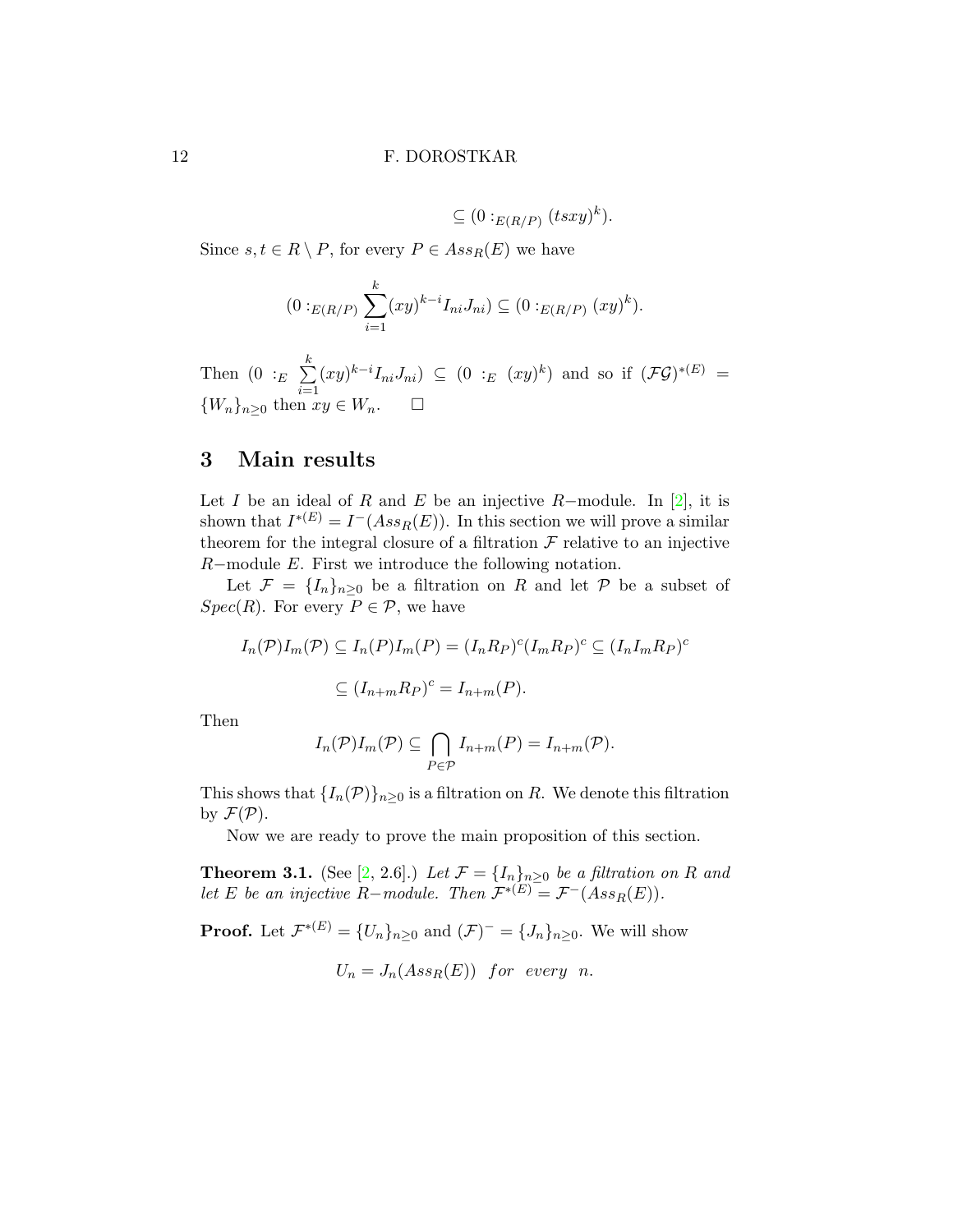Let  $x \in U_n$ . Then for every  $P \in Ass_R(E)$ ,  $\frac{x}{1} \in J_n R_P$ . Let  $J_n =$  $Q_1 \cap \cdots \cap Q_k$  be a minimal primary decomposition of  $J_n$ . Let

$$
\sqrt{Q_i} \cap P = \emptyset \quad \text{for every} \quad 1 \le i \le l
$$

and

$$
\sqrt{Q_i} \cap P \neq \emptyset \quad \text{for every} \quad l+1 \leq i \leq k.
$$

Then  $\frac{x}{1} \in J_n R_P = (Q_1 \cap \cdots \cap Q_l) R_P$  and so there are  $y \in Q_1 \cap \cdots \cap Q_l$ and  $s, t \in R \setminus P$  such that  $stx = sy \in Q_1 \cap \cdots \cap Q_l$ . Since  $st \notin \sqrt{Q_i}$ for every  $1 \leq i \leq l$ ,  $x \in Q_1 \cap \cdots \cap Q_l$  and so  $x \in J_n(P)$  for every  $P \in Ass_R(E)$ . Hence  $x \in J_n(Ass_R(E))$  and so  $U_n \subseteq J_n(Ass_R(E))$ . For converse inclusion, let  $x \in J_n(P)$  for every  $P \in Ass_R(E)$ . Then  $\frac{x}{1} \in$  $J_nR_P$  for every  $P \in Ass_R(E)$ . Hence there are  $y \in J_n$  and  $s, t \in R \setminus P$ such that  $stx = sy \in J_n$ . Then there is a positive integer k such that k

$$
(stx)^k \in \sum_{i=1}^{\infty} (tsx)^{k-i} I_{ni}
$$
. By  $s, t \in R \setminus P$  we can see

$$
(0:_{E(R/P)} \sum_{i=1}^{k} x^{k-i} I_{ni}) \subseteq (0:_{E(R/P)} \sum_{i=1}^{k} (tsx)^{k-i} I_{ni})
$$

$$
\subseteq (0:_{E(R/P)} (stx)^{n})
$$

$$
\subseteq (0:_{E(R/P)} x^{n}).
$$

Thus we have

$$
(0:_{E(R/P)} \sum_{i=1}^{k} x^{k-i} I_{ni}) \subseteq (0:_{E(R/P)} x^n)
$$

for every  $P \in Ass_R(E)$ . Thus  $x \in U_n$  and so  $J_n(Ass_R(E)) \subseteq U_n$ . This follows  $U_n = J_n(Ass_R(E)).$   $\Box$ 

<span id="page-12-0"></span>**Definition 3.2.** (See [\[4,](#page-14-1) 3.1(2)].) Let  $\mathcal{F} = \{I_n\}_{n\geq 0}$  be a filtration on R and  $\mathcal{F}^- = \{J_n\}_{n\geq 0}$ . Members of

$$
A^{-}(\mathcal{F}) = \{ P : P \in Ass(R/J_n) \text{ for some } n \geq 1 \}
$$

are called the asymptotic prime divisors of  $\mathcal{F}$ .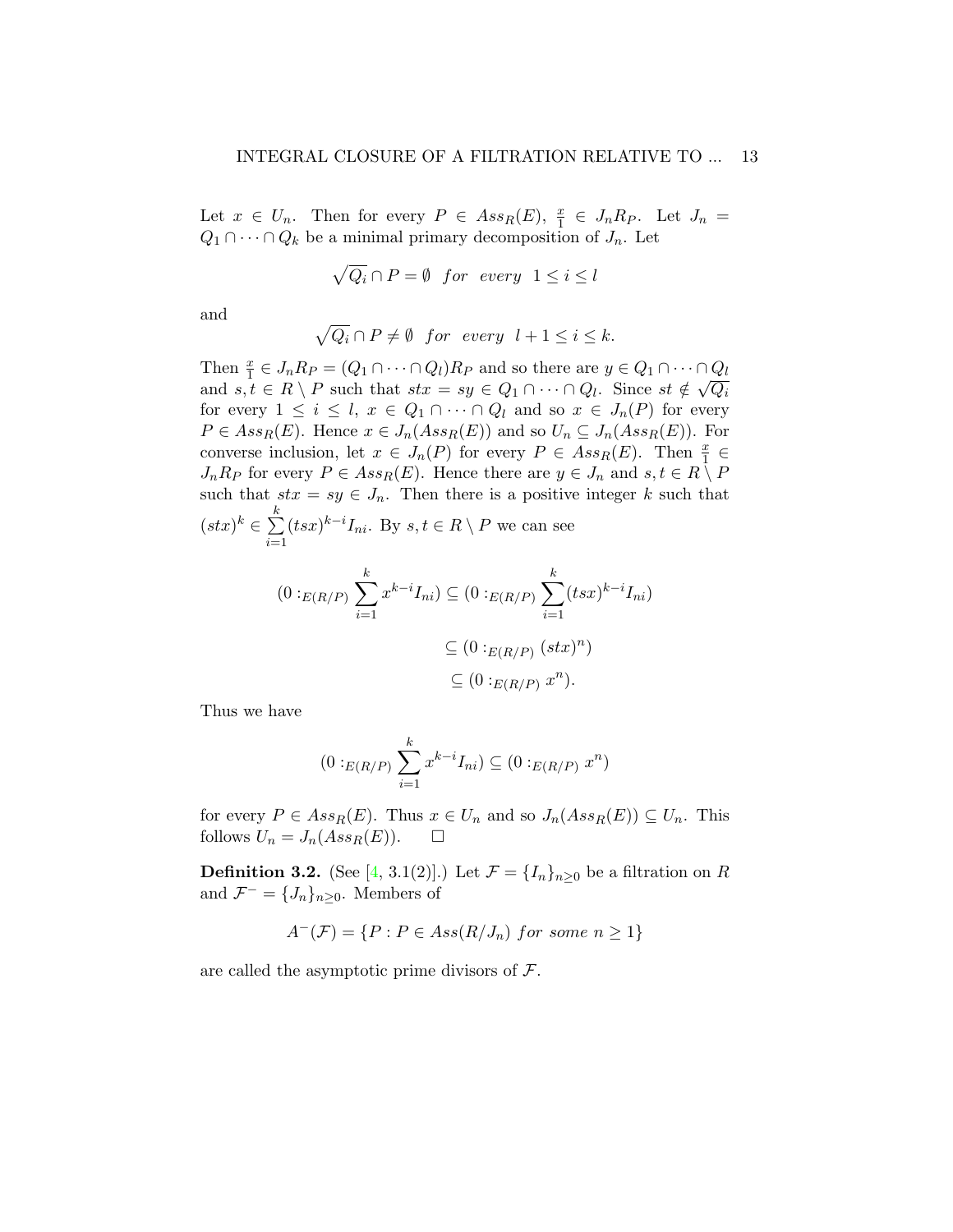Let E be an injective R–module. We know from [\[1,](#page-13-1) 2.2], for each ideal I of R, the module  $(0:_{E} I)$  has a secondary representation, and so we can form the finite set of prime ideals  $Att_R(0:_{E} I)$ . In fact,

$$
Att_R(0:_{E} I) = \{P' \in ass(I)) : P' \subseteq P \text{ for some } P \in Ass_R(E)\}.
$$

**Definition 3.3.** Let  $\mathcal{F} = \{I_n\}_{n\geq 0}$  be a filtration on R and E be an injective R-module. Let  $\mathcal{F}^{*(E)} = \{U_n\}_{n \geq 0}$ . We will show the set

$$
\{P: P \in Att(0:_{E} U_n) \ for \ some \ n \ge 1\}
$$

by  $At^*(\mathcal{F}, E)$ .

**Theorem 3.4.** (See [\[2,](#page-13-0) 3.2].) Let  $\mathcal{F} = \{I_n\}_{n\geq 0}$  be a Noetherian filtration on R. Let E be an injective R-module. Then  $At^*(\mathcal{F}, E)$  is a finite set.

**Proof.** Let  $\mathcal{F}^{*(E)} = \{U_n\}_{n\geq 0}$  and  $\mathcal{F}^{-} = \{J_n\}_{n\geq 0}$ . By Note [3,](#page-12-0) we know

 $At^*(\mathcal{F}, E) = \{P' \in ass(U_n) : P' \subseteq P \text{ for some } P \in Ass_R(E)\}.$ 

But we know from Theorem [3.1,](#page-11-0)  $\mathcal{F}^{*(E)} = \mathcal{F}^{-}(Ass_R(E))$ . Then

$$
At^*(\mathcal{F}, E) = \{ P' \in ass(J_n(Ass_R(E)) : P' \subseteq P \text{ for some } P \in Ass_R(E) \}
$$

$$
= \{ P' \in A^-(\mathcal{F}) : P' \subseteq P \text{ for some } P \in Ass_R(E) \}.
$$

Now the proof is completed by [\[4,](#page-14-1) 3.3].  $\square$ 

# References

- <span id="page-13-1"></span>[1] H. Ansari Toroghy and R. Y. Sharp, Asymptotic behaviour of ideals relative to injective modules over commutative Noetherian rings, Proc. Edinburgh Math. Soc., 34(1991), 155-160.
- <span id="page-13-0"></span>[2] H. Ansari Toroghy and R. Y. Sharp, Integral closure of ideals relative to injective modules over commutative Noetherian rings, Quart. J. Math.,  $(2)$  42(1991), 393-402.